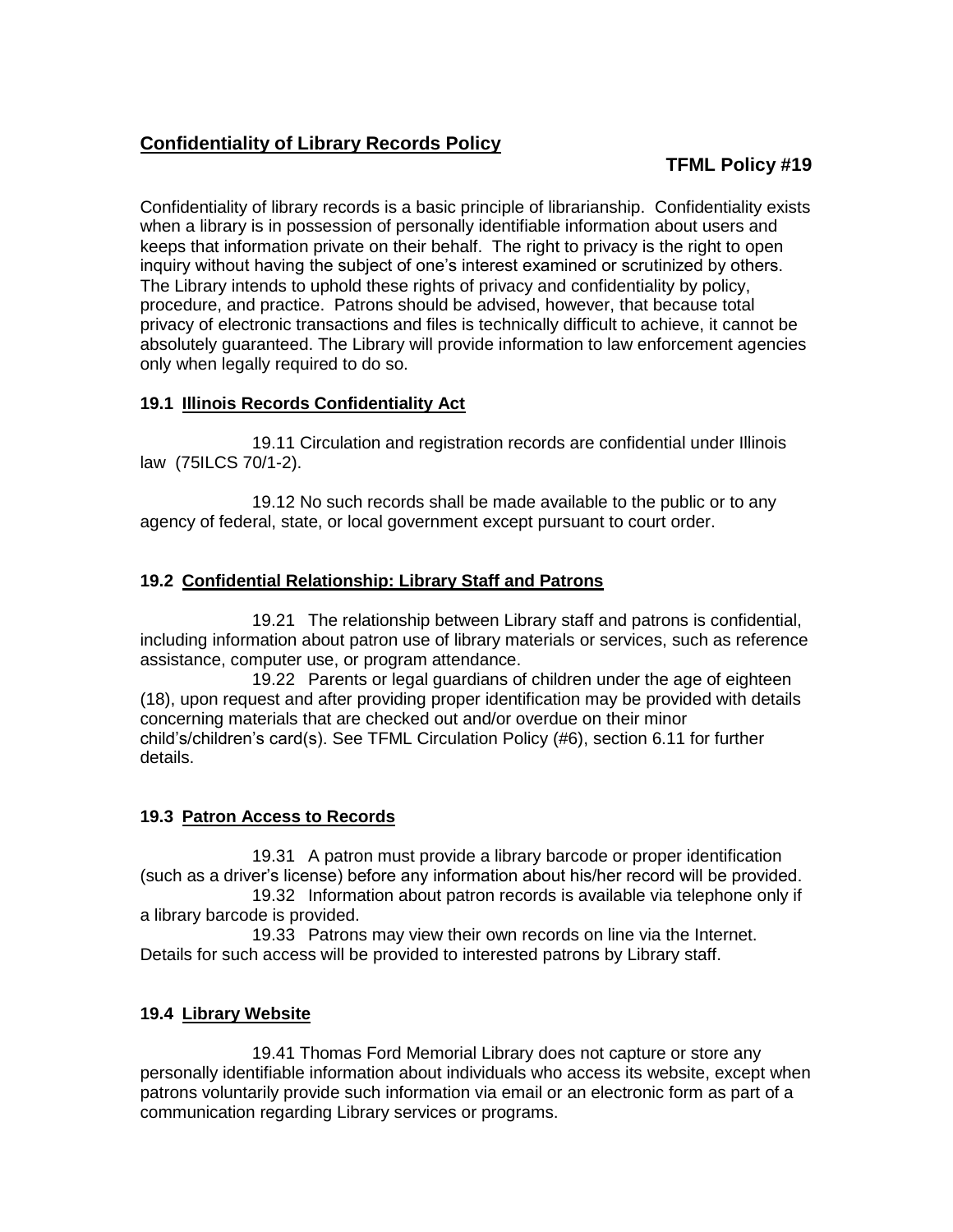19.42 The Thomas Ford Memorial Library website may use "cookies" (pieces of information that a website transfers to an individual's computer hard drive for record-keeping purposes) to make use of the website more convenient or to track the number of visitors on an anonymous aggregate basis. **The Thomas Ford Memorial Library does not use cookies to collect user information from its website.**

19.43 Personally identifiable information given to the Library will be used exclusively for providing requested information or services.

19.44 Links from the Library's website to other websites are not covered by this policy.

#### **19.5 Court Order Procedures**

 19.51 Library staff will cooperate with law enforcement officials as required by federal laws such as the USA Patriot Act to allow access to items within the scope of the court order while at the same time seeking to protect the rights of patrons in accordance with the Illinois Records Confidentiality Act (75 ILCS 70/1-2).

19.52 The Library Director will handle all requests to search Library records pursuant to a court order. In the absence of the Director, the Head of Adult Services, followed by the Head of Youth Services and the Head of Circulation Services, will address the court order issue.

19.53 The Library Director will request identification from the law enforcement officials and record names, badge numbers, and agencies.

19.54 The Library Director will review the court order when served and will contact the Library Attorney for consultation concerning the scope of the court order and compliance procedures. The Library Attorney is:

#### **Mike Jurusik office phone (312) 984-6432**

19.55 The Library Director will cooperate with law enforcement officials to help identify the records/evidence falling within the scope of the court order. Access will not be provided to records beyond the scope of the court order.

19.56 The Library Director will maintain a written report concerning the Library's response to any such court order and shall use reasonable efforts to identify any records viewed, copied, or removed from the Library pursuant to the court order.

19.57 No employee will disclose the receipt of the court order or the search to anyone except the Library Director, the Library Board President, and the Library Attorney.

19.58 To assist law enforcement officials, a copy of this policy will be provided to Officials upon arrival at the Library.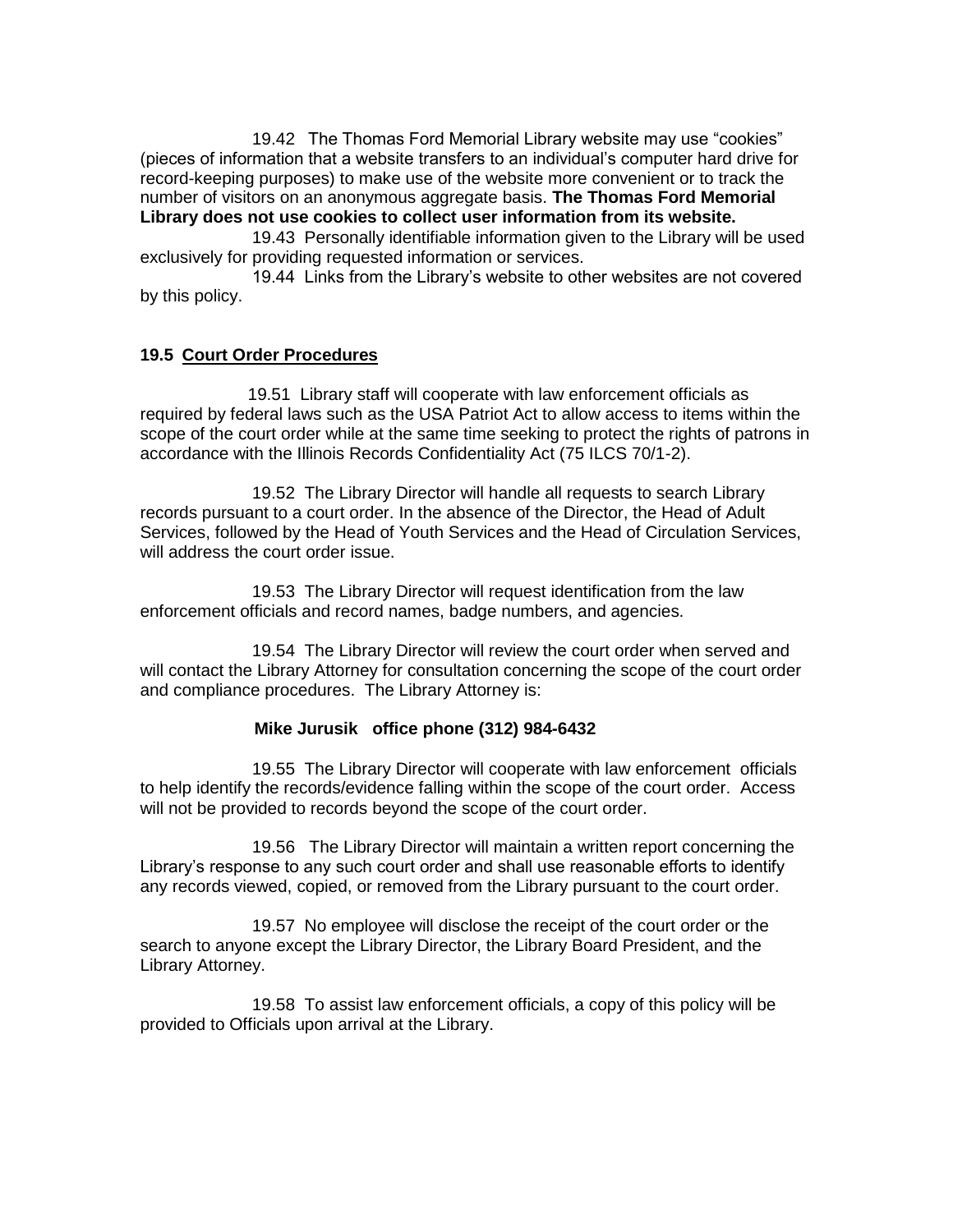#### **19.6 Officer's Request for Confidential Library Information Without a Court Order**

19.61 In accordance with the Library Records Confidentiality Act, 75ILCS 70/1 (Attachment #1), sworn law enforcement officers may request information contained in the Library's registration and/or circulation records *without a court order* when they believe that there is "...imminent danger of physical harm".

19.62 Under these circumstances the requested information must be limited to identifying a…"suspect, witness, or victim of a crime". The Library Director and Staff will cooperate with law enforcement officials to provide the information requested with the parameters of the Act.

19.63 Prior to receiving the requested information, the law enforcement officer must fill out the "Officer's Request for Confidential Library Information" form (Attachment #2), in its entirety.

19.64 The Library Director will handle all requests that fall under this portion of the Act. In the absence of the Director, the Head of Adult Services, followed by the Head of Youth Services and the Head of Circulation Services, will conduct the search for and provision of the requested information.

> Approved: November 25, 2003 Reviewed: November 29, 2005 Revised: October 28, 2008 Revised: April 27, 2009 Revised: November 29, 2011 Reviewed: August 27, 2013 Revised: August 22, 2017 Reviewed: July 28, 2020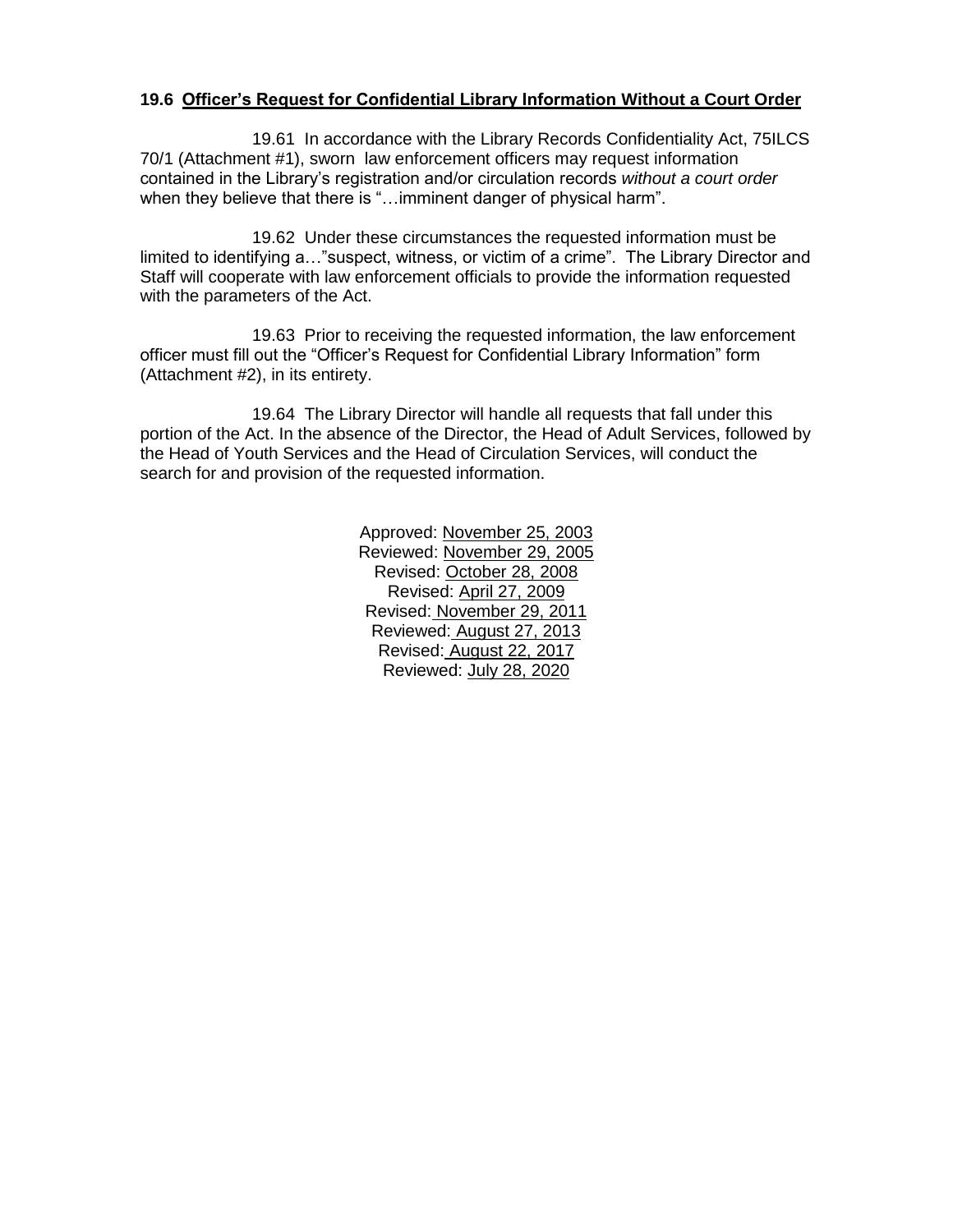# **THOMAS FORD MEMORIAL LIBRARY**

# *OFFICER'S REQUEST FOR CONFIDENTIAL LIBRARY INFORMATION*

- 1. This is a request under the Library Records Confidentiality Act, 75 ILCS 70/1 (copy attached) for information contained in the Library's registration and/or circulation records.
- 2. My request for information is limited to identifying a "suspect, witness, or victim of a crime."
- 3. My request complies with the following criteria of the Act:
	- A. I am a sworn law enforcement officer.
	- B. This is an emergency in which I believe there is imminent danger of physical harm, making it impractical to secure a Court Order for the identification information.

\_\_\_\_\_\_\_\_\_\_\_\_\_\_\_\_\_\_\_\_\_\_\_\_\_\_\_\_\_\_\_\_\_\_\_\_\_\_\_\_\_\_\_\_\_\_\_\_\_\_\_\_\_\_\_\_\_\_\_\_\_\_\_\_

4. The information I request relates to the following:

| (Description of information sought) |                                                                        |
|-------------------------------------|------------------------------------------------------------------------|
| <b>Officer's Signature</b>          | Officer's printed name                                                 |
| Officer's badge number              | <b>Officer's Agency/Department</b>                                     |
| Date signed                         | Time signed<br>* * *                                                   |
|                                     | <b>OFFICER'S ACKNOWLEGEMENT</b>                                        |
|                                     | I acknowledge receipt of the information I requested from the Library. |
| Officer's signature                 | Date signed<br>* * *                                                   |

(Library Use Only)